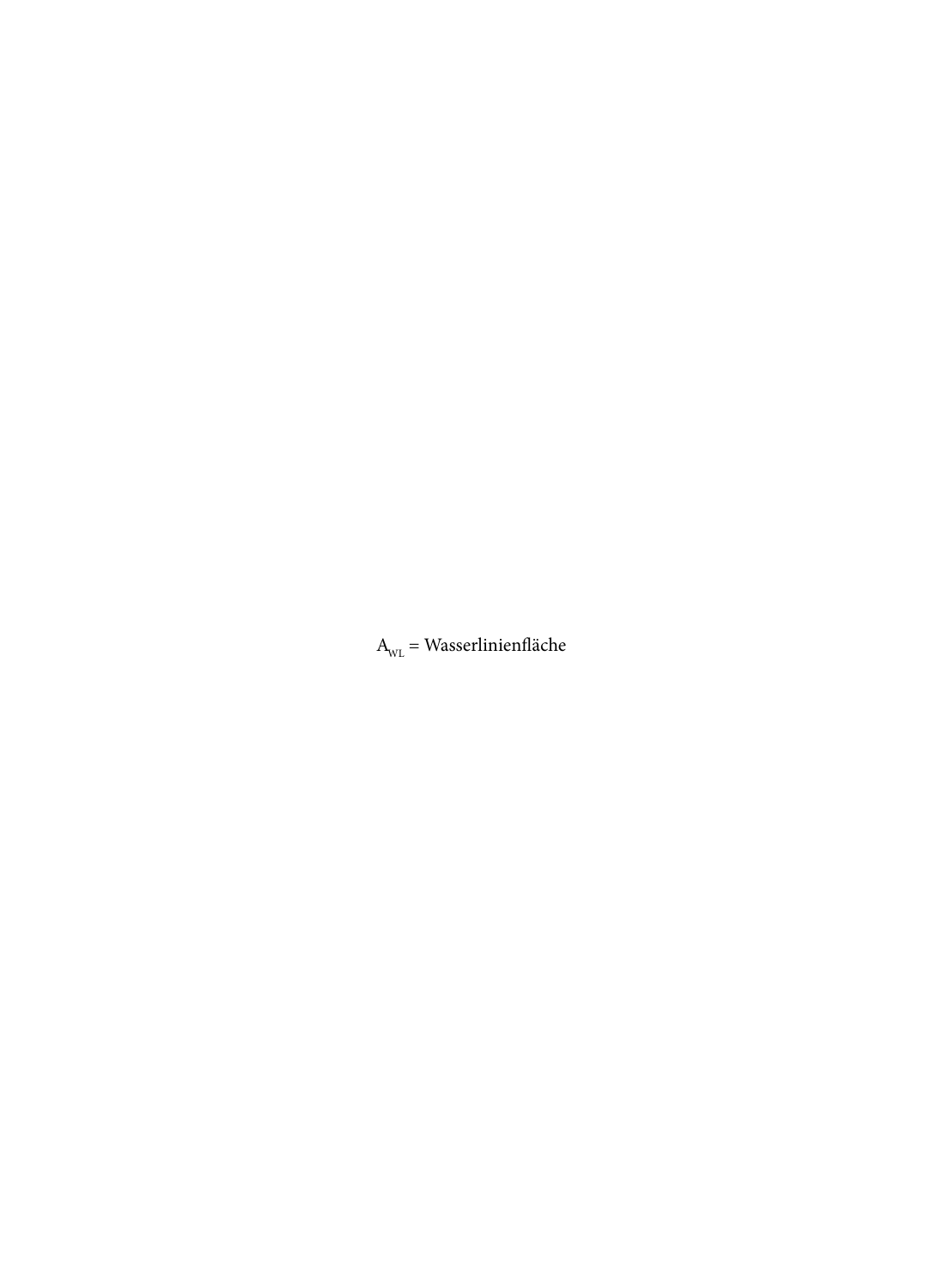*Das Meer hat viele Ufer / The sea has many shores* Bernhard Balkenhol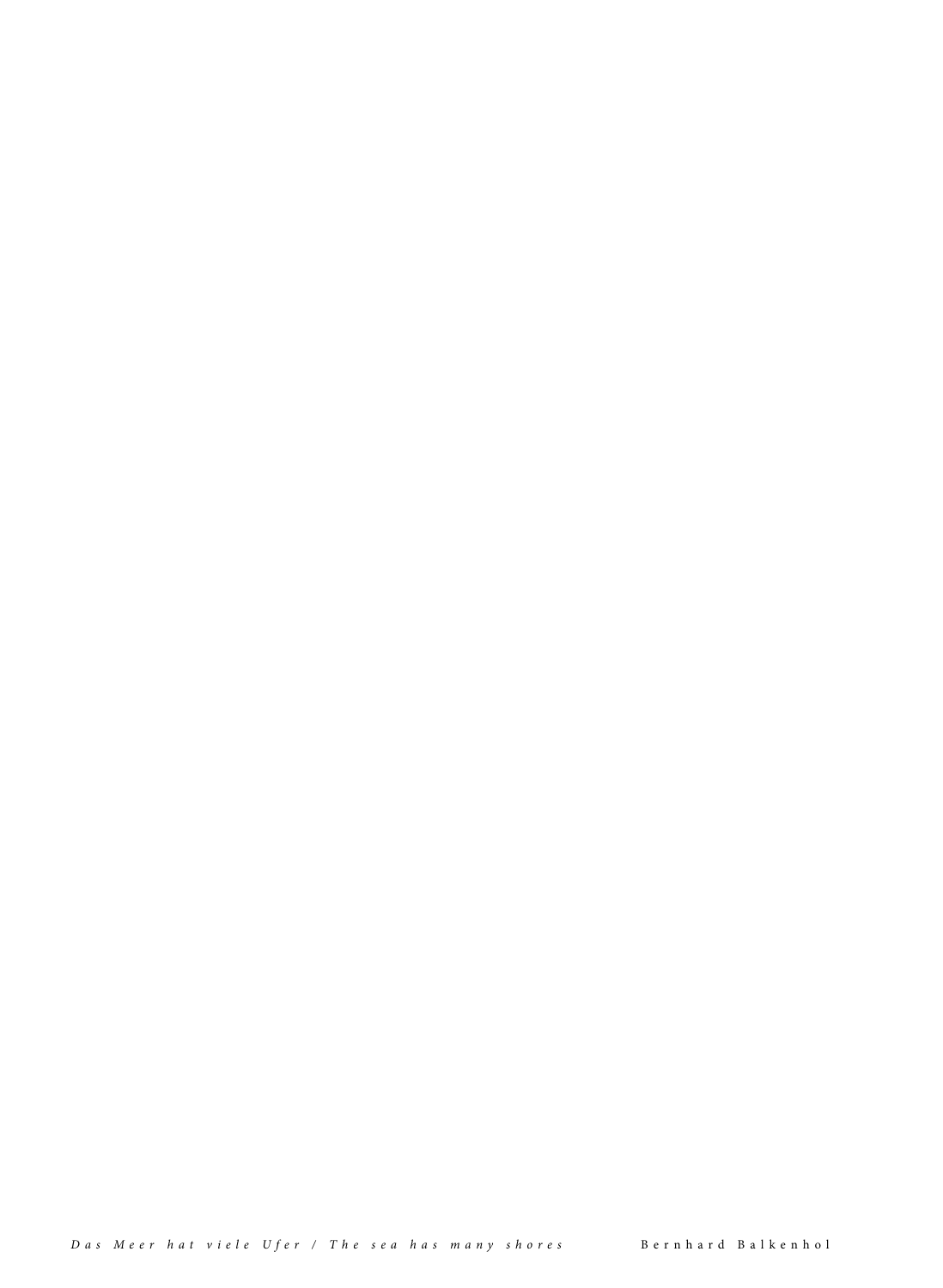Zäune sind Abgrenzungen von "hier" und "dort", von drinnen und draußen, von "ich" und "mein(e)". Eine solche Behauptung und Besitznahme führt immer zu einer Verschiebung, die nur anerkannt wird und gültig ist, wenn sie mit Macht einhergeht und somit das Wahr-Nehmen und Agieren definiert. Dass Romina Abate ihre Ausstellung mit einem Zaun eröffnet, der zu klein ist für ein Hindernis und zu groß für ein Spielzeug, ist eine Setzung. Abgrenzen ist eine Möglichkeit von Kunst.

Diese Kunst fängt mit dem Überspringen, dem Einspringen und Um-Gehen an, die Konventionen bilden, welche Untersuchung und gleichzeitig Performance sind. Für Romina Abate sind Wahrnehmung, Denken und Handeln bereits künstlerisches Schaffen bevor etwas "Bild" wird. Das schafft spielerische Momente, aber auch Angst, da die so entstandene künstlerische Macht nicht auf Tat-Sachen beruht sondern auf Bezugnahmen. Kann die bisherige eigene Arbeitsweise, die medialen und gestalterischen Erfahrungen, sich in solchen, offenen Bezügen formulieren? Kunst entsteht aus dem Zugriff auf das (noch) nicht Vorhandene.

Für Romina Abate ist das Finden von ästhetischen, inhaltlichen wie thematischen Verbindungen im Zugreifen aber nicht nur Performance sondern Gegenstand und Bildsprache gleichzeitig. Das beginnt, wenn sie die existierenden, gefundenen und selbst gezogenen Grenzen und Sicherheiten auflöst, d.h.wenn sie durch ständig hinterfragende Bewegungen ein immer wieder offenes Feld schafft. Untergeschobene Rollen z.B. schlagen Wellen in den jetzt doppelten Boden. Provisorisch demontierte Tische werden zu Skulpturen. Gläschen mit Zeichentusche halten eine gläserne Tischplatte, die den Boden für eine Erzählung aus Objekten bildet. Bücher sind aufgeschlagen oder aufgestellt, zeigen Texte und Bilder. Ausgeschnittenes ist positiv wie negativ gültig und Videomonitore sind zu bewegten Bildern flach gelegt. Der gesamte Raum wird zu einem Labor, einem Ensemble künstlerischer Versuchsanordnungen, einer Momentaufnahme ihres Wahrnehmungs-, Denk- und Arbeitsprozesses. Wo hier Anfang und Ende sind, ist zunächst und letztendlich nicht auszumachen. "Das Meer hat viele Ufer."

Fences are delimitations of "here" and "there", of inside and outside, of "I" and "mine". Such an assertion and appropriation always leads to a shift that is only recognised and valid if it goes along with power and therefore defines perception (orig. Wahr-nehmung; Wahrnehmung=perception, wahr=true, nehmen=to take) and action. By opening her exhibition with a fence that is too small for a barrier and too large for a toy, Romina Abate makes a postulate. Delimitation is a possibility of art.

This art begins with skipping, sidestepping and handling (orig. Um-gehen; umgehen=to sidestep, to handle), all of which establish conventions that are both examination and performance. For Abate, perception, thinking and acting are already an artistic creation before anything becomes "an image". This creates playful moments, but also fear, since the artistic power thus formed is not based on facts (orig. Tat-Sachen; Tatsachen=facts, Tat=action, Sachen=things) but on references. Can the distinct, previously established mode of operation – the medial and creative experience – express itself in such open references? Art comes into being by accessing that which does not (yet) exist.

For Abate, finding aesthetic, content-related and thematic connections during this access is not only performance, but at the same time object and visual language. This begins when she dissolves existing, found and self-drawn limits and securities, i.e. when she again and again creates an open field by constantly questioning movements. Cylinders slipped under floor covering, for example, create waves in the now doubled flooring. Provisionally dismantled tables become sculptures. Small glasses filled with Indian ink hold a glass tabletop, which forms the basis for a narrative of objects. Books, opened or arranged vertically, show texts and images. Both the positives and negatives of cut-outs are valid, and video monitors become moving images in a flat display. The whole room becomes a laboratory, an ensemble of artistic experimental set-ups, a snapshot of her processes of perception, thinking, and working. Initially and ultimately one will not be able to determine a beginning and an end. "The sea has many shores".